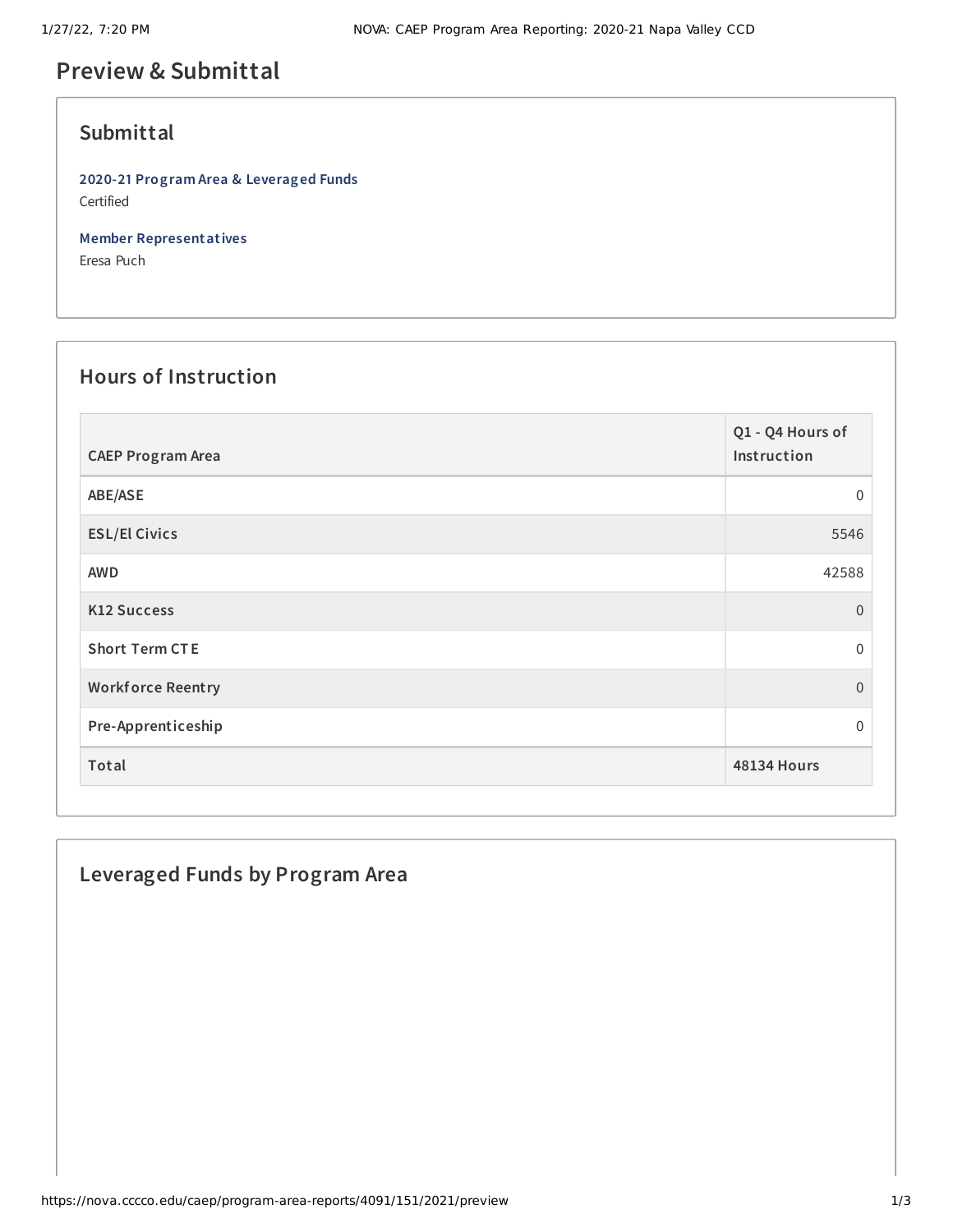| Fund                                     | ABE/ASE | ESL/El<br>Civics | <b>AWD</b> | K12<br><b>Success</b> | Short<br>Term<br><b>CTE</b> | Workforce<br>Reentry | Pre-<br>Apprenticeship | Totals    |
|------------------------------------------|---------|------------------|------------|-----------------------|-----------------------------|----------------------|------------------------|-----------|
| California Adult<br>Education<br>Program | \$0     | \$27,164         | \$208,593  | \$0                   | \$0                         | \$0                  | \$0                    | \$235,757 |
| <b>CalWORKs</b>                          | \$0     | \$0              | \$0        | \$0                   | \$0                         | \$0                  | \$0                    | \$0       |
| NonCredit                                | \$0     | \$0              | \$0        | \$0                   | \$0\$                       | \$0                  | \$0                    | \$0       |
| <b>Perkins</b>                           | \$0     | \$0              | \$0        | \$0                   | \$0                         | \$0                  | \$0                    | \$0       |
| <b>LCFF</b>                              | \$0     | \$0              | \$0        | \$0                   | \$0\$                       | \$0                  | \$0                    | \$0       |
| Fees                                     | \$0     | \$0              | \$0        | \$0                   | \$0                         | \$0                  | \$0                    | \$0       |
| K12 Adult Ed Jail<br><b>Funds</b>        | \$0\$   | \$0              | \$0        | \$0                   | \$0\$                       | \$0                  | \$0                    | \$0       |
| <b>WIOA II</b>                           | \$0     | \$0              | \$0        | \$0                   | \$0                         | \$0                  | \$0                    | \$0       |
| Contracted<br><b>Services</b>            | \$0\$   | \$0              | \$0        | \$0                   | \$0\$                       | \$0                  | \$0                    | \$0       |
| <b>Totals</b>                            | \$0     | \$27,164         | \$208,593  | \$0                   | \$0                         | \$0                  | \$0                    | \$235,757 |

### **Certification**

**36 Napa Valley Adult Education Consortium - Primary Contact**

**Elena Toscano MEd** Project Manager [elenanvaec@gmail.com](mailto:elenanvaec@gmail.com)

Appro ved by Elena To scano MEd

**01/27/2022 11:19 AM PST**